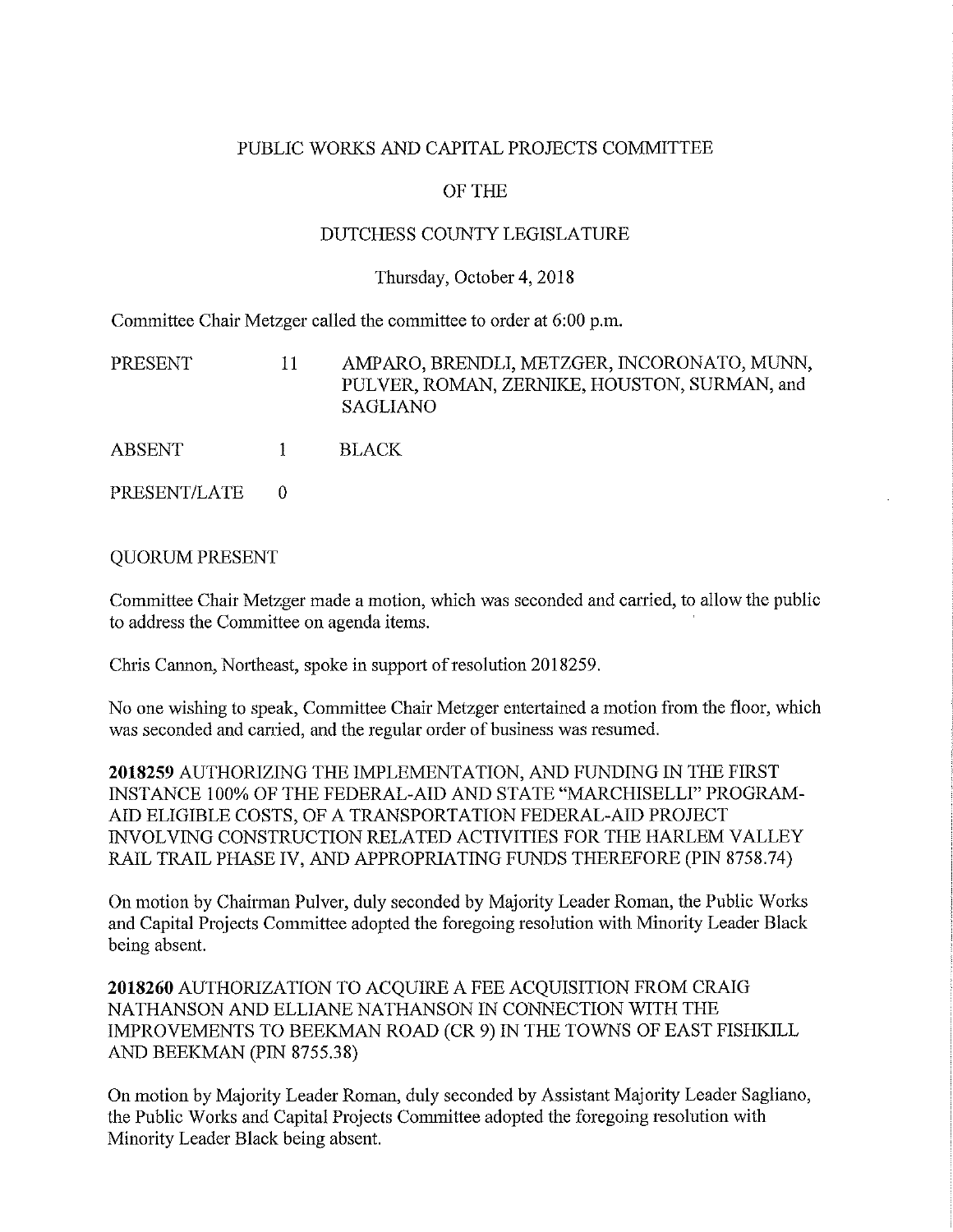# **2018261** AUTHORIZATION TO ACQUIRE A FEE ACQUISITION FROM AMANDA D. ALEXANDER IN CONNECTION WITH THE IMPROVEMENTS TO BEEKMAN ROAD (CR 9) IN THE TOWNS OF EAST FISHKILL AND BEEKMAN (PIN 8755.38)

On motion by Majority Leader Roman, duly seconded by Minority Leader Black, the Public Works and Capital Projects Committee adopted the foregoing resolution with Minority Leader Black being absent.

**2018262** AUTHORIZATION TO ACQUIRE A FEE ACQUISITION FROM YVETTE ORENCH NEGRON IN CONNECTION WITH THE IMPROVEMENTS TO BEEKMAN ROAD (CR 9) IN THE TOWNS OF EAST FISHKILL AND BEEKMAN (PIN 8755.38)

On motion by Majority Leader Roman, duly seconded by Minority Leader Black the Public Works and Capital Projects Committee adopted the foregoing resolution with Minority Leader Black being absent.

**2018263** AUTHORIZING EXECUTION OF AN INTERMUNICIPAL AGREEMENT BETWEEN CITY OF POUGHKEEPSIE SCHOOL AND THE COUNTY OF DUTCHESS, DIVISION OF PUBLIC TRANSIT

On motion by Majority Leader Roman, duly seconded by Assistant Minority Leader Sagliano, the Public Works and Capital Projects Committee adopted the foregoing resolution with Minority Leader Black being absent.

**2018264** AUTHORIZING THE COUNTY EXECUTIVE TO EXECUTE THE LEASE AGREEMENT BETWEEN THE COUNTY OF DUTCHESS AND TESLA ENERGY OPERATIONS, INC.

Legislator Tyner spoke regarding the CEO of Tesla being charged with fraud.

Legislator Roman called point of order because the resolution was on the solar array not the CEO of the company.

Legislator Zemike called a point of order because the resolution was bound to the company's future and actions of the current CEO.

Point of orders where not recognized by the chair.

On motion by Majority Leader Roman, duly seconded by Assistant Majority Leader Sagliano, the Public Works and Capital Projects Committee adopted the foregoing resolution with Minority Leader Black being absent.

**2018265** AUTHORIZING FILING OF SECTION 5307 and 5339 GRANT APPLICATIONS FOR FEDERAL FISCAL YEAR 2019 WITH FEDERAL TRANSIT ADMINISTRATION AND NEW YORK STATE DEPARTMENT OF TRANSPORTATION FOR MATCHING FUNDS FOR CAPITAL ASSISTANCE UNDER URBAN MASS TRANSPORTATION ACT OF 1964, AND ESTABLISHING A CAPITAL PROJECT ACCOUNT FOR BUS REPLACEMENT, OVERHAULS OF FLEET, AND FACILITY IMPROVEMENTS